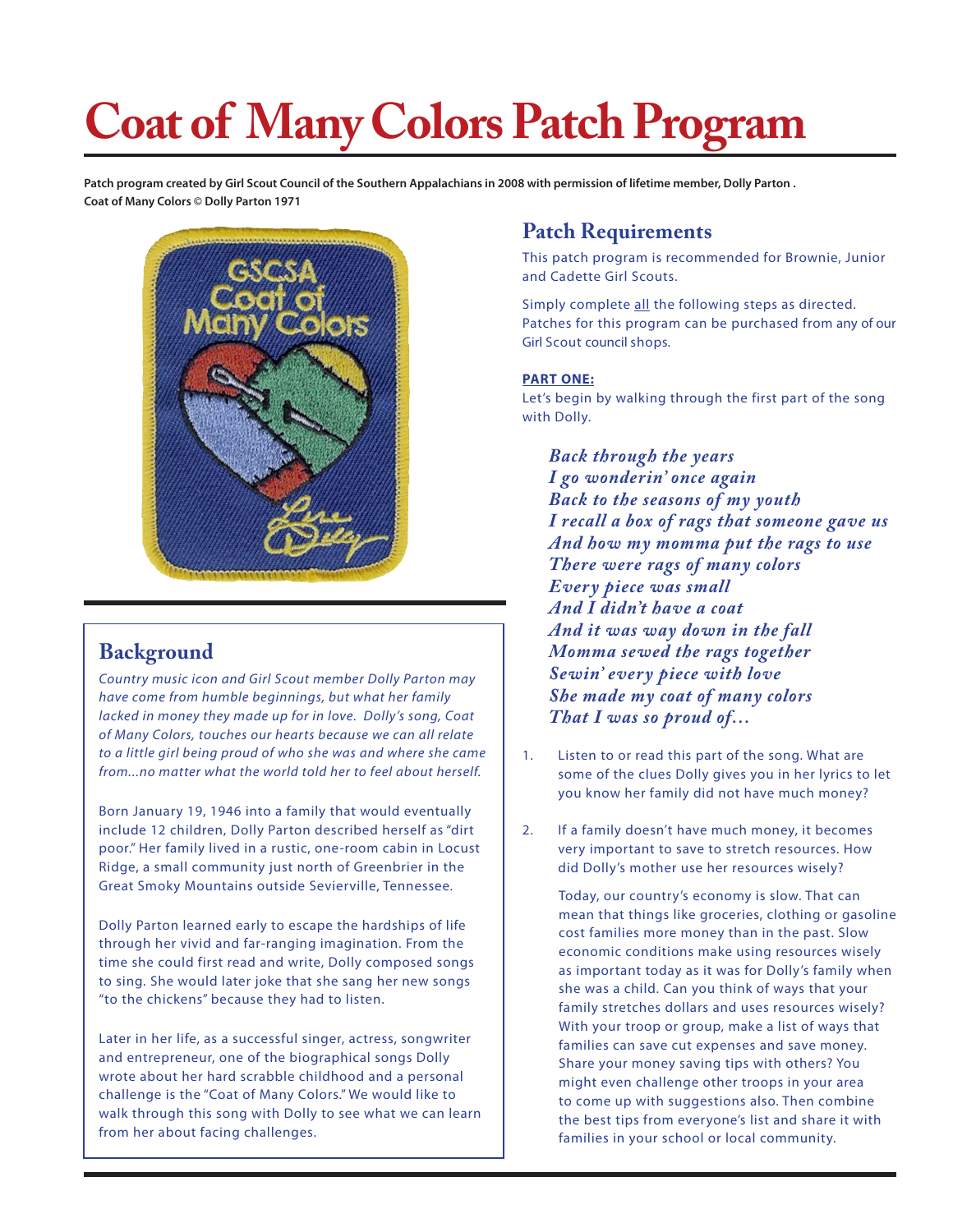- 3. In the song, someone gave Dolly's mother a box of "rags" or scraps of cloth. One of the ways we can use resources wisely is to allow some of our possessions to be re-used by others who need them. Just as the person did who gave the scraps of cloth to Dolly's mother. What are some examples of things that you might give to others who need them? Plan and organize a drop and swap event in your troop or service unit. At a drop and swap event, everyone brings gently used items (toys, books, clothes, dvds, games, etc..) and swaps them with other kids or families.
- 4. Together with your Girl Scout troop, your family or your friends, make a list of resources you have that you could conserve and share with others who are needy. Pick one and follow through by giving the resources you've chosen to share to them. If you need some ideas, you can look for them at the end of this program in the resource section.

#### **PART TWO:**

*As she sewed, she told a story From the bible, she had read About a coat of many colors Joseph wore and then she said Perhaps this coat will bring you Good luck and happiness And I just couldn't wait to wear it And momma blessed it with a kiss* 

- 1. Dolly's mother used a story to inspire her. Talk about what "inspiring" someone means.
- 2. Are there stories that your parents or your grandparents tell to help inspire you? If so, share them with your Girl Scout troop or friends. How many different stories can everyone tell?

Are there differences in the stories you hear and what kind of differences. Are the differences cultural, religious or other?

3. Think of ways you could help inspire a friend, your brother or sister, your classmates or your Girl Scout troop. Make a plan of how to put your inspirational act into action.

#### **PART THREE:**

*So with patches on my britches Holes in both my shoes In my coat of many colors I hurried off to school Just to f ind the others laughing And making fun of me In my coat of many colors My momma made for me*

*And oh I couldn't understand it For I felt I was rich And I told them of the love My momma sewed in every stitch And I told em all the story Momma told me while she sewed And how my coat of many colors Was worth more than all their clothes*

- 1. Do you think Dolly was different from the other students? Name at least four ways you think she may have stood out in the crowd.
- 2. Take some time and draw or collage Dolly's coat of many colors as you imagine it may have looked. Do you think it looked like a coat your mother would buy for you? Would you have been happy to wear it to school?
- 3. Take time and talk about these questions with your Girl Scout troop, your family or your friends:
	- o Think of a time when you saw someone who looked or dressed different. Why do you think that they looked or dressed that way? How did you feel about that? Did it make you uncomfortable? Why do you think you felt that way? What did you do or say?
	- o Have you ever made fun of someone who dressed differently than you or looked differently than you? If you did, do you remember why you did it? How did you feel when you made fun of someone else? How do you think the other person felt? What do you think you might do if you meet someone different again?
	- o Has anyone ever made fun of you for looking differently? Made fun of a new haircut, your glasses, a shirt, a skirt or pants you were wearing? How did it make you feel? Were you still able to be proud of your outfit while people teased you?
	- o Could you be as strong as Dolly and still feel good about yourself even when others teased and laughed at you? With a friend or a group, think of ways that you can deal with being teased. What can you do to help stop the teasing and/or feel better about yourself? Practice on your friends.